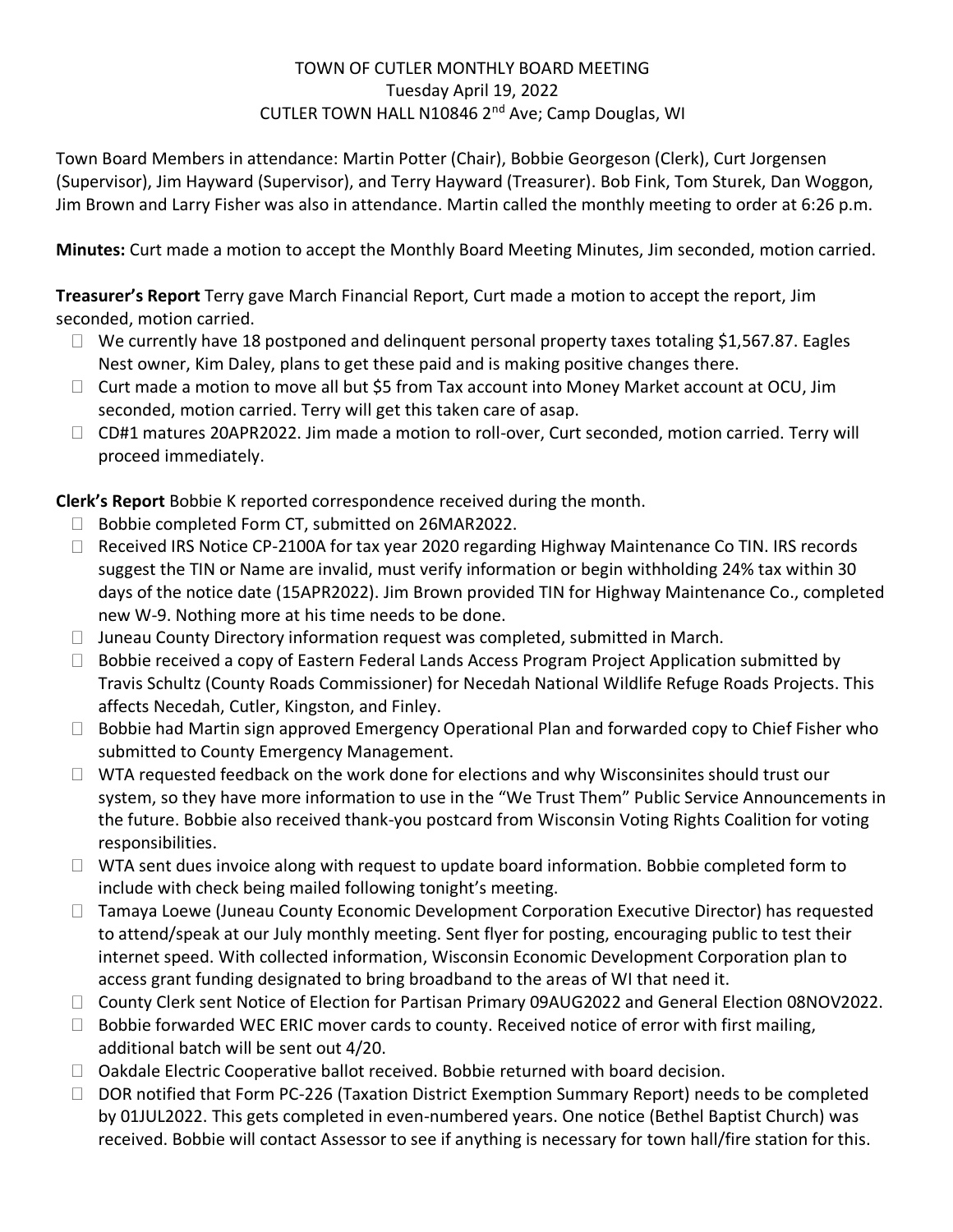- America Rescue Plan Act-Local Fiscal Recovery Funds (ARPA) Final Rule went into effect 01APRIL2022. Treasury has announced that local governments must make a one-time (during this first filing) irrevocable decision to select the \$10 million standard allowance for revenue loss or choose to run the revenue loss calculation formula. WTA recommend using the \$10 million standard allowance, unless the town plans to use the ARPA funds on an allowed use that is not a government service. If the standard allowance is not selected during the April 2022 reporting cycle, it will NOT be an option for the rest of the ARPA program. Notice was received 04APR2022 that the DUNS number will no longer be an acceptable number to identify Cutler. Pressing forward our SAMs number will be our Universal Entity Identifier (UEI). Bobbie continues to complete and file required first report, due April 30, 2022. New information continues to be sent out.
- $\Box$  WisDOT sent invite to attend an information webinar focused on WisDOT's recent solicitation for the Carbon Reduction Program. Webinar will be virtually held Thursday, 21APR2022, 10:00 AM via YouTube.
- □ CDR meeting tomorrow night, 20APR2022.
- □ WTA Juneau County Unit Meeting scheduled for Wednesday, 04MAY2022 at 6:30 PM at Town of Necedah office
- Miscellaneous magazines and local newsletters received.

### **Communications to the Board**

 $\Box$  Oakdale Electric Cooperative sent notice, effective 01APR2022, they are requiring a completed inspection by a certified inspector prior to all new electrical services being energized onto their systems. This includes any temporary service being used to facilitate a new service. A wiring affidavit will no longer be accepted. According to our building inspector, this is following current state requirements. No further action would be necessary at this time. An inspection form can be found on REC website [www.oakdalerec.com](http://www.oakdalerec.com/)

# **Town Permit Application determinations** –Nothing new at this time

 $\Box$  GEC provided updated permit log-

# **Unfinished Business**

- $\Box$  TRIP program
	- $\circ$  2020 6<sup>th</sup> Ave & 28<sup>th</sup> St project –Scott Construction can do the work, however, they suggest waiting until after Roads Tour is completed next month. Pricing has significantly gone up from roughly \$14,000 for single coat/mile to roughly \$25,000.00/mile. This project is about ½ mile of double coat.
	- o 2022 Cutler Road Nothing new at this time
- Bridges -2<sup>nd</sup> Ave & 26<sup>th</sup> St-We receive final approval for our loan application, 15MAR2022. We now have 4 months to draw all the funds that we intend to borrow. Request for loan disbursement paperwork has been received. Wheeler Lumber quotes were received. Curt made a motion to accept, Jim seconded, motion carried. Quotes were signed by board members and returned via mail 20APR2022. The \$250,000.00 isn't expected to be needed until September, currently. Bobbie was directed to not request funds until July.
- $\Box$  Election update: We had 41 Spring voters. Election results for Cutler were: Winners
	- o Court of Appeals Judge Brian Blanchard 39
	- o County Supervisor District 10 James Parrett 39
	- o Necedah School Board Member Roger Herried 16, Michael Horak 18
	- o New Lisbon School Board Member None selected Bunker, Lowe, Weinshrott
	- o Tomah School Board Member Pam Buchda 7, Wayne Kling 1, Catey Rice 10, James Newlun 15
	- o New Lisbon Referendum Yes 0, No 1 Passed
	- o Necedah Exceed Revenue Referendum Yes 4, No 18 Passed
	- o Necedah Referendum Yes 5, No 18 Failed